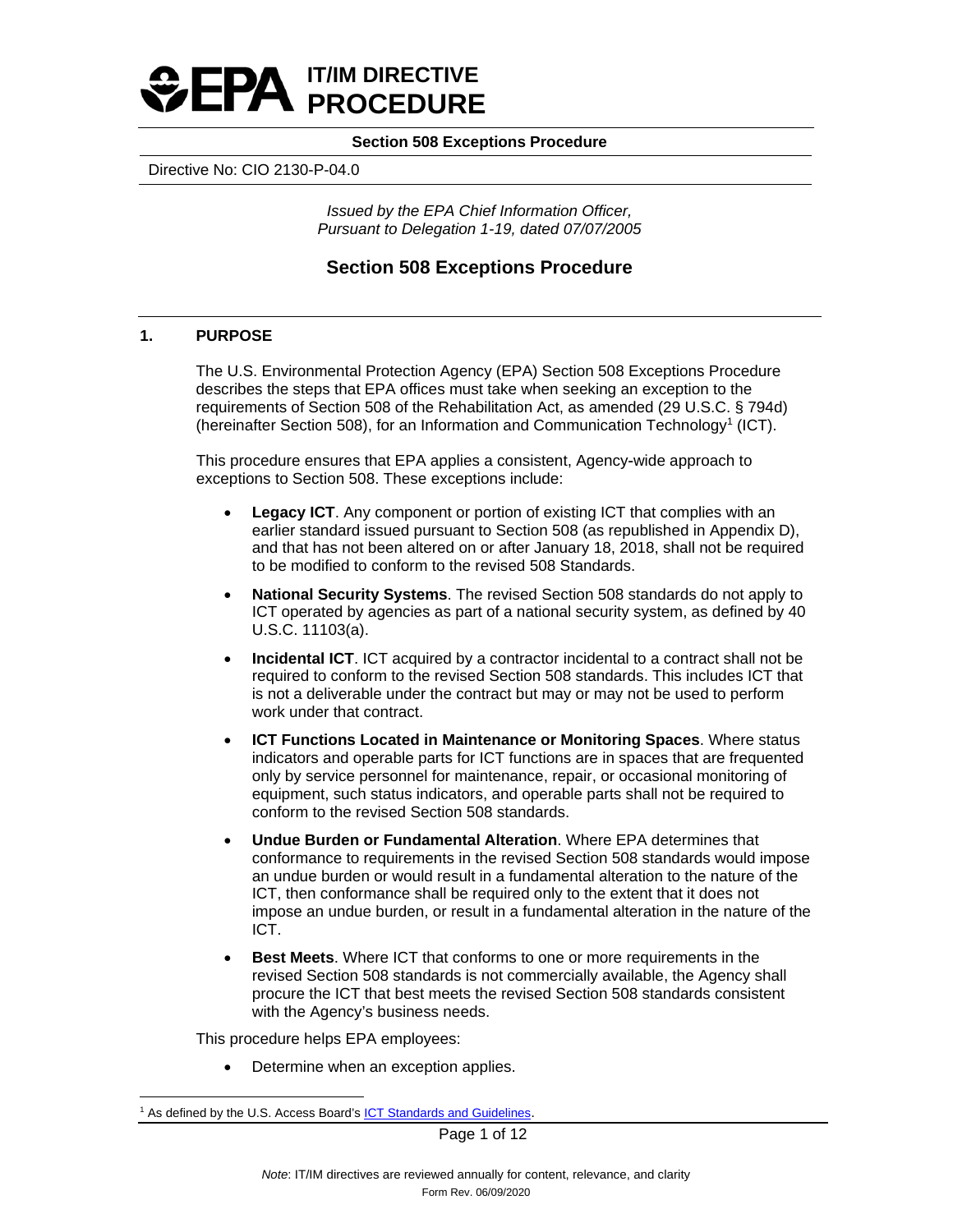

#### Directive No: CIO 2130-P-04.0

- How to document the justification for an exception.
- How to request approval of an exception.

When to provide an alternative means of access for ICT that meet an exception.

#### **2. SCOPE**

This procedure applies to requests for exceptions to the Section 508 requirements pertaining to all ICT acquired, developed, maintained, or used by EPA as defined in EPA's Section 508 Policy.

#### **3. AUDIENCE**

This procedure applies to all EPA and contractor personnel who are involved in the acquisition, management, operations, and maintenance of ICT across the Agency as defined in EPA's Section 508 Policy.

## **4. BACKGROUND**

The U.S. Access Board (Access Board) issues the *Electronic and Information Technology Accessibility Standards (36 C.F.R. Part 1194) for Section 508* and defines "accessibility" for ICT. On January 18, 2017, the Access Board published a [Final Rule for](https://www.access-board.gov/ict/#preamble) [ICT Standards and Guidelines](https://www.access-board.gov/ict/#preamble) (commonly known as the Section 508 Refresh). The Section 508 Refresh updates and reorganizes the Section 508 standards in response to market trends and innovations and harmonizes requirements with other guidelines and standards in the United States and abroad. Visit the [Access Board website](https://www.access-board.gov/ict/) for additional information about the Access Board and Section 508.

EPA's Section 508 Acquisition Procedure provides tailored guidance for the Agency's purchasing community on how to incorporate the new Section 508 Refresh standards into all EPA acquisitions.

#### **5. AUTHORITY**

- a. [ICT Final Standards and Guidelines, 36 C.F.R. Part 1194 \(2017 and as amended](https://www.access-board.gov/ict/)  [2018\).](https://www.access-board.gov/ict/)
- b. [Guidance on the Telecommunications Act \(also known as Communication Act of](https://www.access-board.gov/ict/#255ch1)  [1934\) Section 255 Guidelines,](https://www.access-board.gov/ict/#255ch1) as amended, [47 U.S.C. §255](https://www.govinfo.gov/content/pkg/CFR-2011-title36-vol3/xml/CFR-2011-title36-vol3-part1193.xml) (1996).
- c. Section 508 of the Rehabilitation Act of 1973, as amended, [29 U.S.C. §794d, \(1998\).](https://www.gpo.gov/fdsys/pkg/USCODE-2011-title29/html/USCODE-2011-title29-chap16-subchapV-sec794d.htm)
- d. Federal Acquisition Regulation (FAR): Section 508-Based Standards in Information and Communication Technology [\(48 CFR Parts 2, 7, 10, 11, 12, and 39\)](https://www.federalregister.gov/documents/2021/08/11/2021-16363/federal-acquisition-regulation-section-508-based-standards-in-information-and-communication). The Clinger-[Cohen Act of 1996 \(40 U.S.C. 1401\(3\)\),](https://www.govinfo.gov/content/pkg/USCODE-2011-title40/html/USCODE-2011-title40-subtitleIII.htm) also known as the Information Technology Management Reform Act.
- e. CIO Policy 2130.2 Section 508 Policy.

Page 2 of 12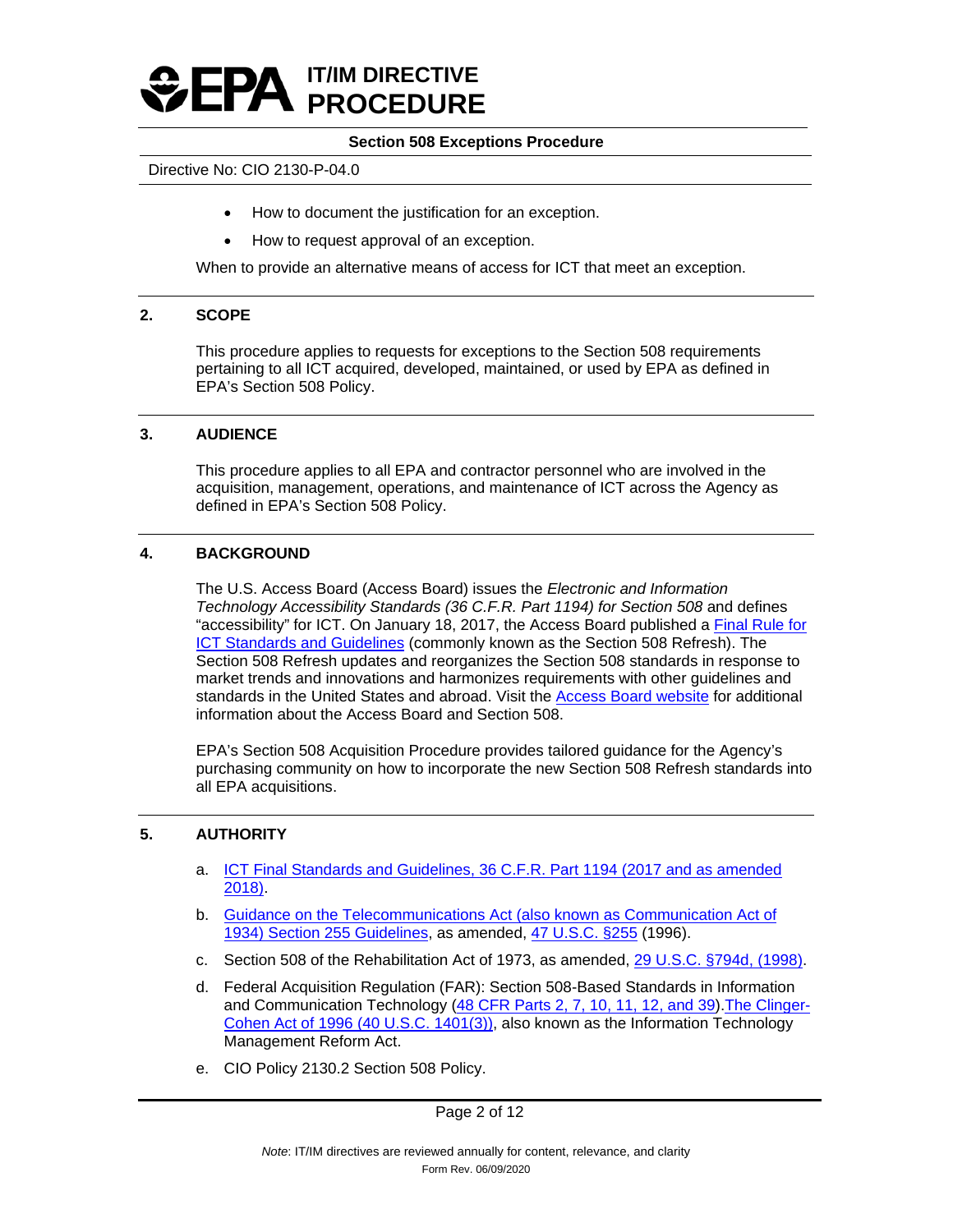

#### Directive No: CIO 2130-P-04.0

- f. [EPA Delegation of Authority 1-84,](http://intranet.epa.gov/ohr/rmpolicy/ads/dm/1-84_534.htm) Information Resources Management, December 18, 2001.
- g. [Federal Information Technology Acquisition Reform Act \(FITARA\)](https://www.congress.gov/113/plaws/publ291/PLAW-113publ291.pdf#page=148) (Title VIII, Subtitle D of the National Defense Authorization Act (NDAA) for Fiscal Year 2015, Pub. L. No. 113-291), December 19, 2014.

#### **6. PROCEDURE**

EPA's Section 508 Exceptions Procedure outlines the activities EPA will perform if claiming an exception applies to an ICT and how to document the results of the activities described in this procedure in the [Exception Justification Form](#page-8-0) for review and approval by the local Information Management Officer (IMO). The Section 508 Exceptions Process flow-chart gives a high-level overview of the general process, followed by more in-depth instructions.

#### **Section 508 Exceptions Process**

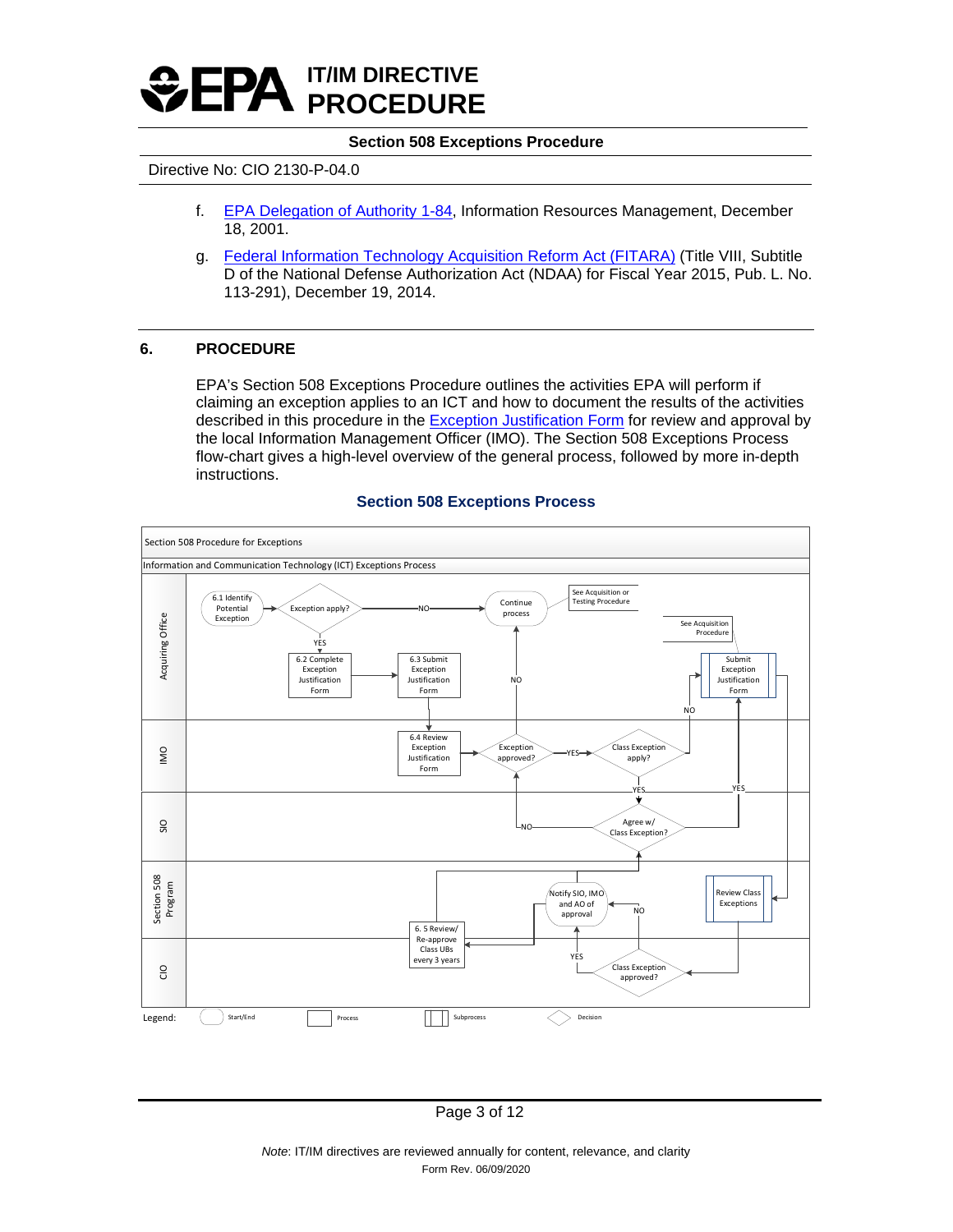

#### Directive No: CIO 2130-P-04.0

## **6.1 DETERMINE IF AN EXCEPTION APPLIES**

Under certain conditions, Section 508 allows EPA to exempt ICT from meeting Section 508 requirements. As described in **Section 1. Purpose**, these exceptions include:

- [Legacy ICT.](#page-7-0)
- [National security systems.](#page-7-1)
- ICT acquired by a contractor [incidental to a federal contract.](#page-8-1)
- [ICT functions located in maintenance or monitoring spaces.](#page-7-2)
- Undue burden, including class undue burden.
	- o NOTE: The applicability of the undue burden exception is rare and only applies to accessibility features or components of the ICT that impose a significant difficulty or expense to the Agency. In determining whether an action would result in an undue burden, the Agency shall consider all resources available to the agency for the ICT's development, procurement, maintenance or use, and make every effort to provide an alternative means of access.
- Fundamental alteration, including class fundamental alteration, to the ICT.
- Best meets.

For assistance in determining if an ICT qualifies for an exception, use the following resources provided by the U.S. General Services Administration (GSA).

- [Determine ICT Exceptions](https://www.section508.gov/buy/determine-ict-exceptions)  Detailed explanations of each type of exception.
- [508 Standards and Exceptions Chart and Examples](https://www.section508.gov/buy/standards-exceptions)  Sample template for reporting standards and exceptions in solicitations.

Consult with the local Section 508 Liaison and the EPA Section 508 Program.

# **6.2 DOCUMENT THE EXCEPTION**

If it is determined an ICT meets an exception, then document the determination in the [Exception Justification Form.](#page-8-0) The type of exception may require that additional information be provided in the [Exception Justification Form.](#page-8-0) The Exception Justification Requirements Table provides an overview of the information required to justify the exception.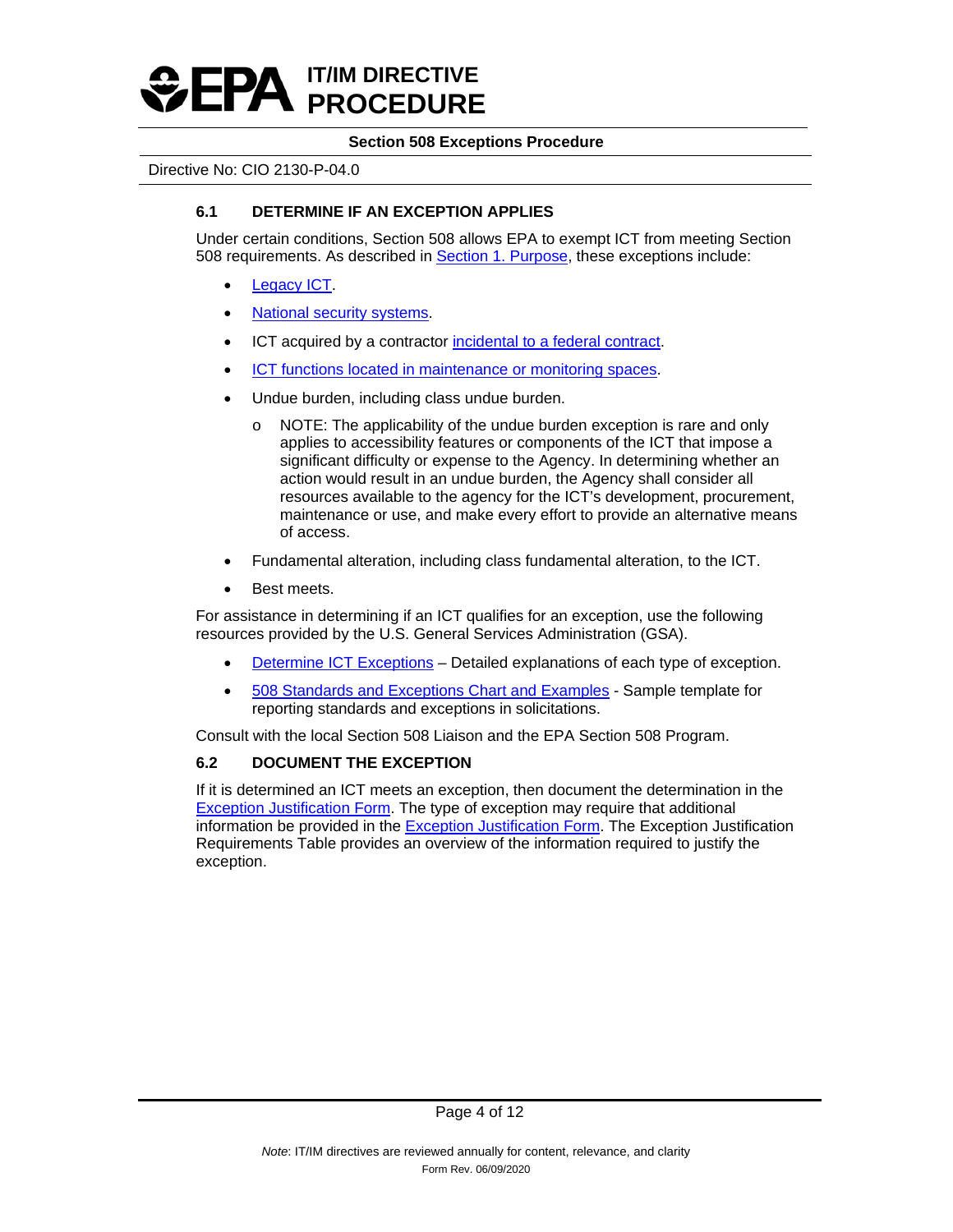# **IT/IM DIRECTIVE PROCEDURE**

## **Section 508 Exceptions Procedure**

Directive No: CIO 2130-P-04.0

# **Exception Justification Requirements Table**

| Yes or No, is this information<br>required?                                                      | <u> 이</u><br>Legacy | urity<br>ت<br>Se<br>System<br>National | <u>51</u><br>Incidental | Maintenance<br>Monitoring<br>System | Best Meets | Burden<br>Undue | Undue<br>Burden<br>Class | Fundamental<br>Alteration |
|--------------------------------------------------------------------------------------------------|---------------------|----------------------------------------|-------------------------|-------------------------------------|------------|-----------------|--------------------------|---------------------------|
| Description of market research<br>performed                                                      | Yes                 | <b>No</b>                              | No                      | <b>No</b>                           | Yes        | Yes             | Yes                      | Yes                       |
| Description of the non-compliant<br>component(s) of the ICT                                      | Yes                 | Yes                                    | <b>No</b>               | <b>No</b>                           | Yes        | Yes             | Yes                      | Yes                       |
| Basis for determining how ICT best<br>meets the standards                                        | No                  | No                                     | <b>No</b>               | No                                  | Yes        | Yes             | Yes                      | Yes                       |
| Basis for determining why<br>exception applies                                                   | Yes                 | Yes                                    | Yes                     | Yes                                 | Yes        | Yes             | Yes                      | Yes                       |
| Description of the costs and<br>technical adjustments needed to<br>make the ICT fully accessible | <b>No</b>           | No                                     | <b>No</b>               | No                                  | Yes        | Yes             | Yes                      | Yes                       |
| Identify the alternative means of<br>access                                                      | Yes                 | No                                     | No                      | No                                  | Yes        | Yes             | Yes                      | Yes                       |

# **6.3 SUBMIT EXCEPTION JUSTIFICATION FORM**

Submit the [Exception Justification Form](#page-8-0) to the local IMO.

# **6.4 APPROVE EXCEPTION JUSTIFICATION FORM**

The local IMO reviews and then approves or rejects the **Exception Justification Form.** 

- If claiming Class Undue Burden or Class Fundamental Alteration, then the SIO and the Agency's Chief Information Officer (CIO) review and make a determination on the request.
- If approved, then include a copy of the approved **Exception Justification Form** with the ICT Accessibility Certification Form.
- **If denied**, then follow EPA's Section 508 Acquisition and Testing Procedures. to ensure conformance to the Section 508 technical requirements.

# **6.5 REVIEW CLASS JUSTIFICATIONS**

At least once every three years, the CIO, with assistance from EPA's Section 508 Program Manager, shall review all Class Undue Burden and Fundamental Alteration justifications. The CIO might withdraw a Class exception justification if improvements to an ICT made the Class exception obsolete.

# **7. ROLES AND RESPONSIBILITIES**

The following EPA employees ensure compliance with this procedure.

Page 5 of 12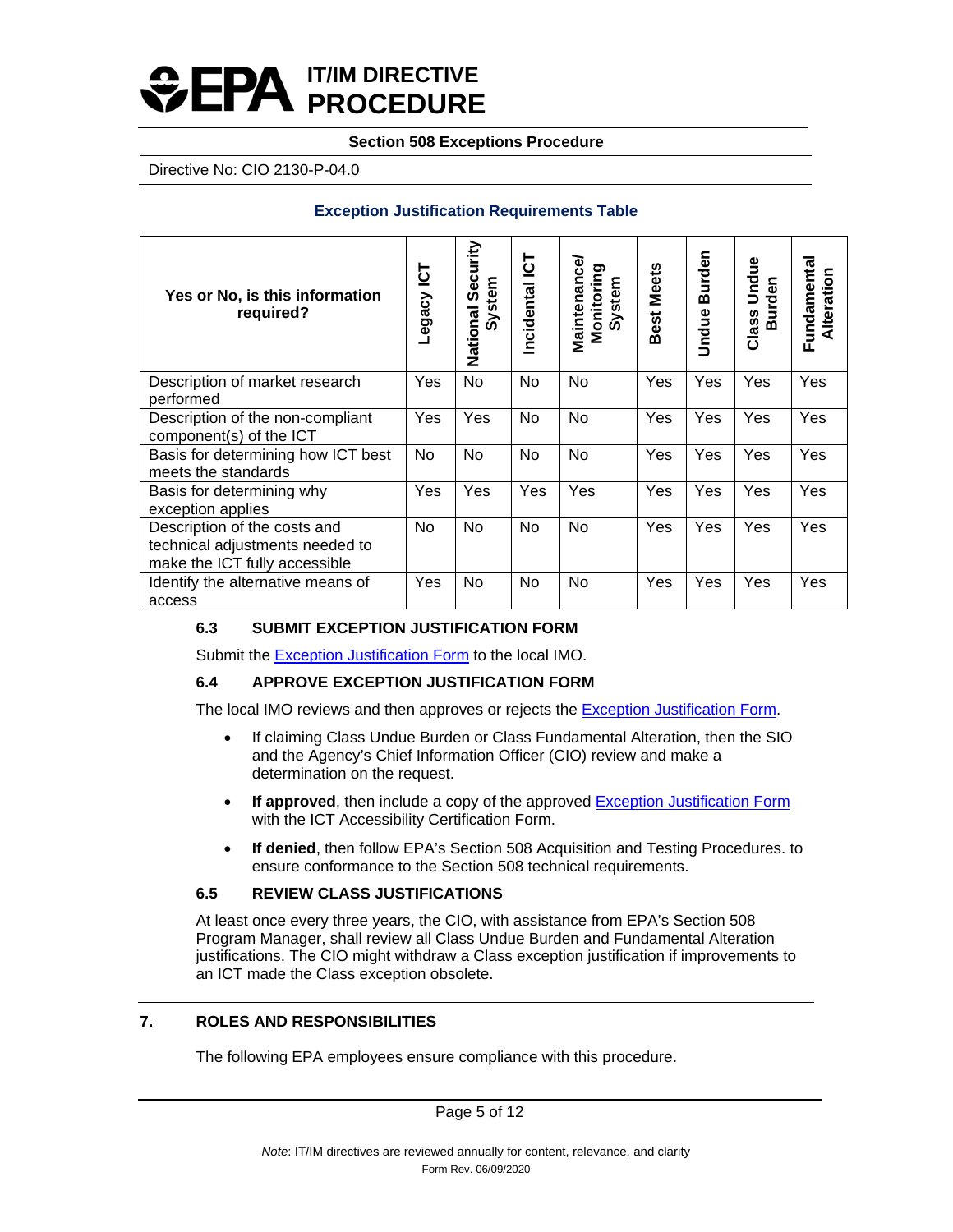

#### Directive No: CIO 2130-P-04.0

#### **EPA'S CIO**

- 1. Provide leadership for EPA's information management and technology programs and policies, including the Section 508 Program.
- 2. Provide senior level guidance and support in addressing any overarching Section 508 issues/challenges identified by EPA offices in the process of developing and acquiring ICT.
- 3. Provide Section 508 policies, guidance, and support to the Agency, with the help of EPA's Section 508 Program Manager and the Agency's Section 508 Executive Council.
- 4. Participate as needed in consultations with EPA offices to address difficult or complex issues that have a Section 508 compliance component.
- 5. Reviews and grant new class undue burden or class fundamental alteration claim requests received from EPA program or regional offices. Review and approve these requests at least once every three years.

## **SENIOR INFORMATION OFFICIALS (SIOs)**

- 1. Review and approve the office's class undue burden or class fundamental alteration claims.
- 2. Submit the office's class undue burden or class fundamental alteration claims for final review and approval by the CIO.

#### **INFORMATION MANAGEMENT OFFICERS (IMOs)**

- 1. Provide consultation to their office, in coordination with the designated Section 508 Liaison.
- 2. Review and approve or reject the [Exception Justification Form.](#page-8-0)
- 3. Monitor all local ICT developed or acquired throughout the fiscal year to ensure full accessibility to people with disabilities and work with others to address any shortcomings.

#### **EPA SECTION 508 PROGRAM MANAGER AND ASSISTANT SECTION 508 PROGRAM MANAGER**

- 1. Assist offices regarding Section 508 policies, procedures and guidance, exceptions and undue burden claims, and approaches that may be used to provide alternative means of access.
- 2. Review class undue burden or class fundamental alteration claims received before submitting them to the CIO for review at least once every three years.
- 3. Make undue burden, fundamental alteration, class fundamental alteration and class undue burden claims available for EPA employees and other stakeholders to view.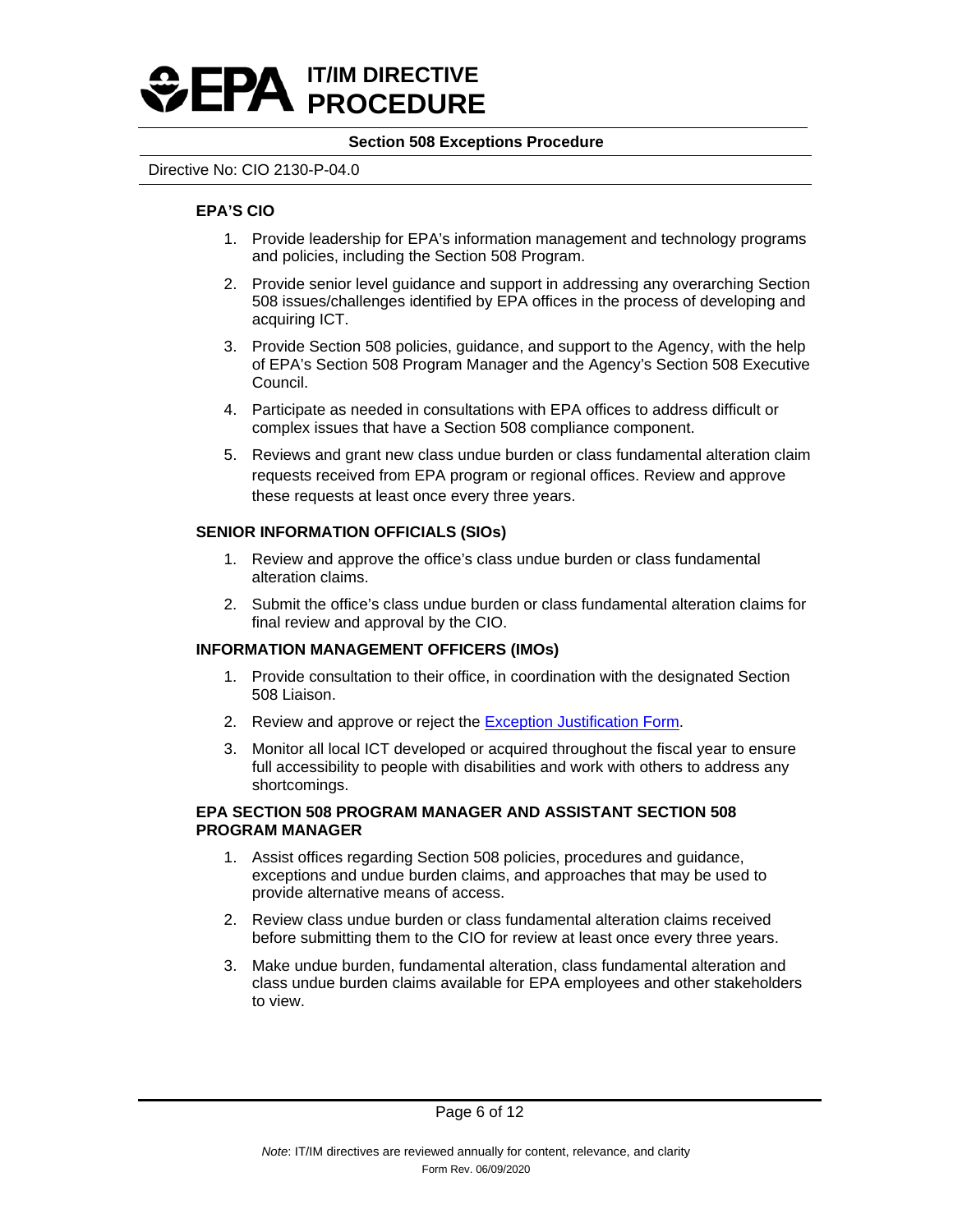

Directive No: CIO 2130-P-04.0

#### **ACQUIRING OFFICIALS, WHO MAY INCLUDE, BUT ARE NOT LIMITED TO, SYSTEM SPONSORS, PROJECT MANAGERS, PURCHASE CARD HOLDERS, CONTRACTING OFFICERS' REPRESENTATIVES (CORs), ICT DEVELOPERS**

- 1. Complete and submit the [Exception Justification Form](#page-8-0) to the IMO, along with any relevant documentation.
- 2. If claiming the best meets, fundamental alteration, class fundamental alteration, undue burden or class undue burden, , provide an alternative means of access to the information or data that is affected for people with disabilities.

#### **SECTION 508 LIAISONS**

- 1. Provide consultation and guidance to the IMO and staff on Section 508 standards, related documentation, exceptions, and undue burden claims and approaches that may be used to provide alternative means of access.
- 2. Work in coordination with the EPA Section 508 Program Manager to address any accessibility policy and guidance issues.

# **8. RELATED INFORMATION**

- a. OMB Memorandum, ["Strategic Plan for Improving Management of Section 508 of the](https://obamawhitehouse.archives.gov/sites/default/files/omb/procurement/memo/strategic-plan-508-compliance.pdf)  [Rehabilitation Act \(PDF\),](https://obamawhitehouse.archives.gov/sites/default/files/omb/procurement/memo/strategic-plan-508-compliance.pdf)" January 24, 2013.
- b. GSA Section508.gov website, [Determine ICT Exceptions.](https://www.section508.gov/buy/determine-ict-exceptions)
- c. GSA Section508.gov website, [508 Standards and Exceptions Chart and Examples.](https://www.section508.gov/buy/standards-exceptions)

#### **9. DEFINITIONS**

**Accessibility Support Documentation and Services**. Documentation or services for the ICT that supports accessibility (for example, an accessibility support desk).

**Alternative Access or Alternative Means of Access**. Alternative access refers to another way of ensuring that data and information are made available to people with disabilities when an Agency would face a significant difficulty or expense (for example, undue burden) in meeting applicable Section 508 standards.

**Assistive Technology**. Assistive technology (AT) is adaptive equipment that people with disabilities commonly use to communicate and obtain access to information resources. Examples include, but are not limited to, screen readers, screen magnifiers, and speech recognition software.

**Best Meets**. Where ICT conforming to one or more requirements in the Revised 508 Standards is not commercially available, the agency shall procure the ICT that best meets the Revised 508 Standards consistent with the agency's business needs.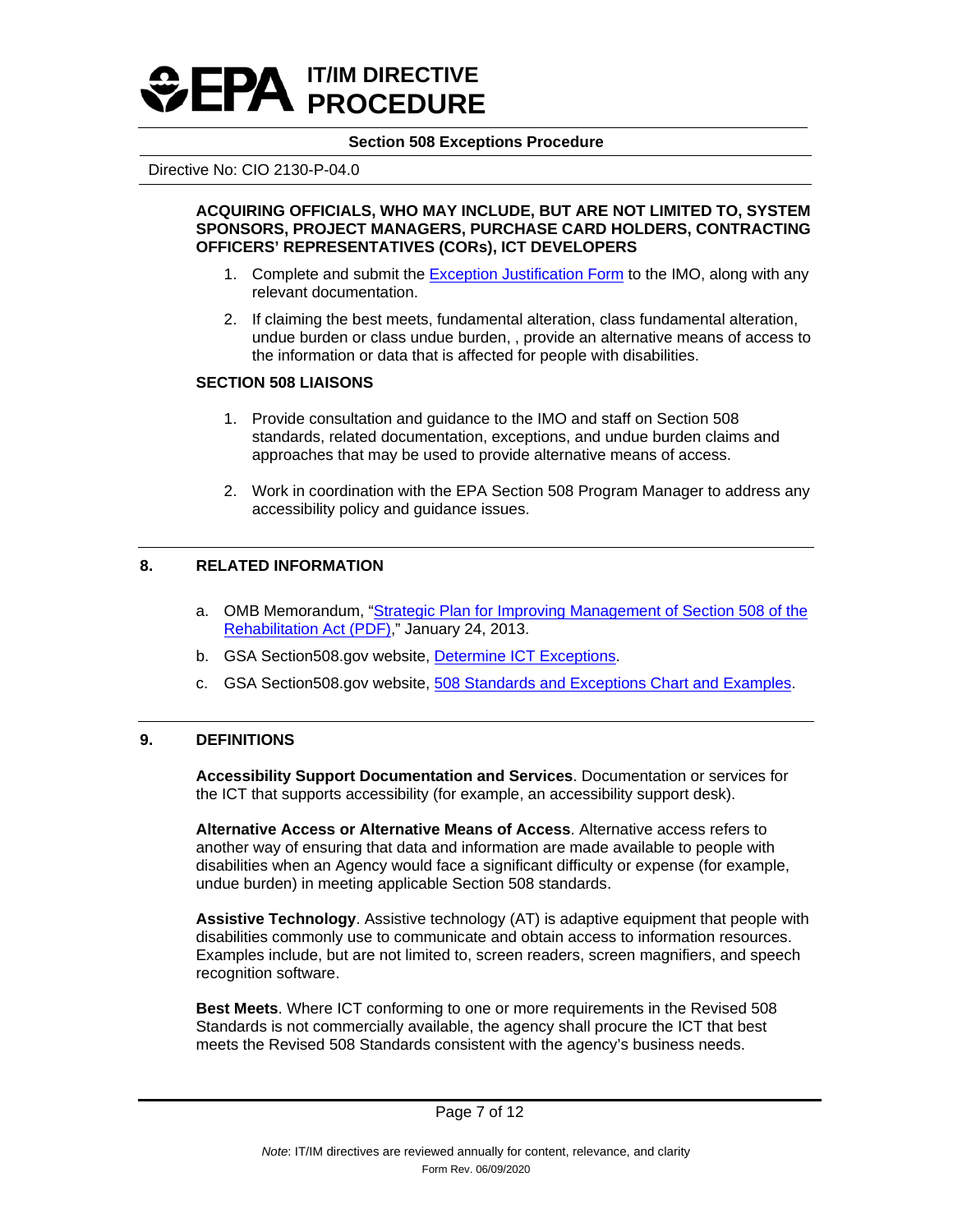

#### Directive No: CIO 2130-P-04.0

**Class Exemption for Undue Burden or Fundamental Alteration.** Where the Agency anticipates recurring instances of undue burden or fundamental alteration for certain types of technology (for example, cartographic, geographic information systems (GIS) based systems), a class undue burden or class fundamental alteration may be requested on a program, regional or Agencywide basis. The purpose of granting a class exemption for undue burden or fundamental alteration is to be efficient and effective by reducing the need to document a recurring undue burden or fundamental alteration repeatedly. The Agency CIO reviews and makes a determination on all undue burden or fundamental alteration requests. Please refer to undue burden and fundamental alteration definitions for additional information. Class exemption designations still require that an alternative means of access be provided.

**Commercial Non-availability.** Commercial non-availability is used to describe those ICT procurements where the marketplace has no commercial products or information systems that meet any of the technical or functional standards.

**Electronic Content**. Electronic information and data, as well as the encoding that defines its structure, presentation, and interactions.

**Fundamental Alteration.** A modification to ICT that would change the basic nature or purpose for which the product or its components were designed.

**Hardware**. A tangible device, equipment, or physical components of ICT, such as telephones, computers, multifunction copy machines, and keyboards.

**Incidental ICT**. ICT acquired by a contractor incidental to a contract. This includes ICT that is not a deliverable under the contract but may or may not be used to perform work under that contract.

**Information and Communication Technology (ICT).** Information technology and other equipment, systems, technologies, or processes, for which the principal function is the creation, manipulation, storage, display, receipt, or transmission of electronic data and information, as well as any associated content. Examples of ICT include, but are not limited to, computers and peripheral equipment, information kiosks and transaction machines, telecommunications equipment, customer premises equipment, multifunction office machines, software, applications, websites, videos, and electronic documents.[2](#page-7-3)

<span id="page-7-0"></span>**Legacy ICT**. ICT that has been procured, maintained, or used on or before January 18, 2018.

<span id="page-7-2"></span>**Maintenance or Monitoring Spaces.** Where status indicators and operable parts for ICT functions are located in spaces that are frequented only by service personnel for maintenance, repair, or occasional monitoring of equipment.

<span id="page-7-1"></span>**National Security Systems**. Any ICT operated by agencies as part of a national security system, as defined by 40 U.S.C. 11103(a).

Page 8 of 12

<span id="page-7-3"></span><sup>&</sup>lt;sup>2</sup> As defined by the U.S. Access Board's [Information and Communication Technology \(ICT\) Standards and Guidelines.](https://www.access-board.gov/ict/)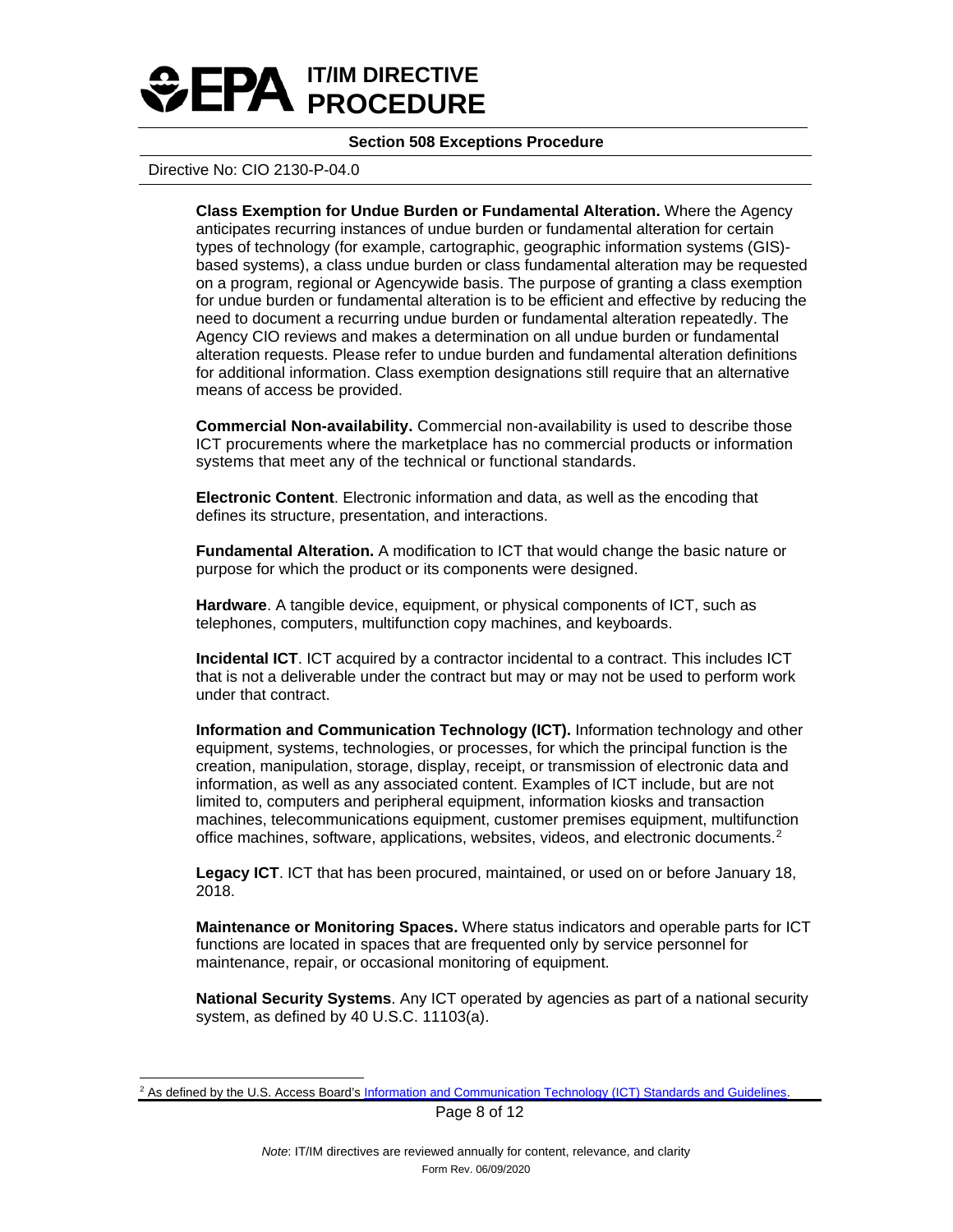<span id="page-8-1"></span>

#### Directive No: CIO 2130-P-04.0

**Reasonable Accommodation**. In general, a reasonable accommodation is any change in the work environment or in the way things are customarily done that enables an individual with a disability [employee or prospective employee] to enjoy equal employment opportunities, benefits, and privileges.

**Safe Harbor Clause.** Existing ICT that meets the [original Section 508 Standards](https://www.access-board.gov/ict/#original508) do not have to be remediated to conform to the revised standards if no changes were made to the legacy ICT affecting interoperability, the user interface, or access to information or data after January 18, 2018. This is referred to as the ["Safe Harbor"](https://www.access-board.gov/ict/#6-extended-compliance-date-and-incorporation-of-safe-harbor-prov) clause. ICT that is altered after January 18, 2018, must conform to the [revised Section 508 Standards.](https://www.access-board.gov/ict/#preamble) 

**Software**. Programs, procedures, rules, and related data and documentation that direct the use and operation of ICT and instruct it to perform a given task or function. Software includes, but is not limited to, applications, non-Web software, and platform software.

**Undue Burden**. Undue burden means significant difficulty or expense. In determining whether an action would result in an undue burden, an agency shall consider all its resources. (Recurring instances of undue burdens are Class Undue Burden.)

#### **10. WAIVERS**

There are no exceptions or waivers that apply to this procedure.

#### **11. MATERIAL SUPERSEDED**

This procedure supersedes the *Accessible Electronic and Information Technology Standards, Procedures, and Guidance* (6 pp, 33 KB), CIO 2130-P/S/G-01.0, March 30, 2006.

#### **12. CONTACTS**

Please email EPA's Section 508 Program at [Section508@epa.gov](mailto:Section508@epa.gov) with any questions about this document.



<span id="page-8-0"></span>*Vaughn Noga Deputy Assistant Administrator for Environmental Information and Chief Information Officer U.S. Environmental Protection Agency*

Page 9 of 12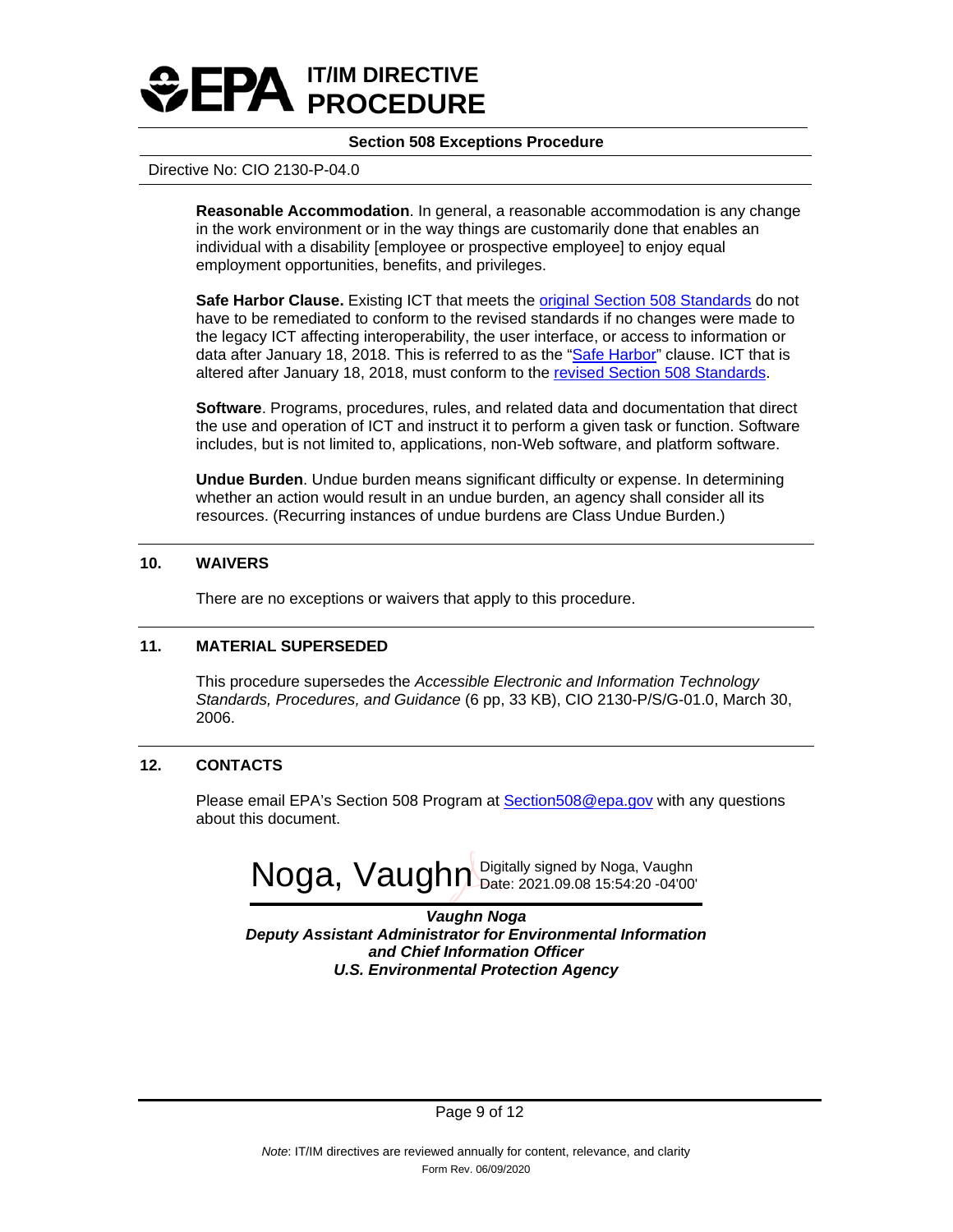

Directive No: CIO 2130-P-04.0

# **Appendix A: Exception Justification Form**

- 1. Complete the form below for Information and Communication Technology (ICT) to be developed, procured, updated, or upgraded by the Agency. Click on the greyed text after each question and use the pull-down option to provide your answers. All questions with an asterisk (\*) require an answer.
- 2. Submit the completed form and supporting documentation for review and approval to your local Information Management Officer (IMO).
	- a. If applying for a class undue burden or class fundamental alteration exception, your local SIO and the EPA Chief Information Officer (CIO) will also need to review and approve.

\_\_\_\_\_\_\_\_\_\_\_\_\_\_\_\_\_\_\_\_\_\_\_\_\_\_\_\_\_\_\_\_\_\_\_\_\_\_\_\_\_\_\_\_\_\_\_\_\_\_\_\_\_\_\_\_\_\_\_\_

3. If approved, retain this form with the completed ICT Accessibility Certification Form for official records.

# **GENERAL INFORMATION**

- **1. Today's Date:** Select today's date.
- **2. \*Program/Region:** Select Program/Region from menu.
- **3. \*Name:** Enter the name of the person completing the form.
- **4. \*Role:** Select Role.

If other, please describe: Enter other role.

- **5. \*Name of the product(s):** Enter the name of the product(s).
- **6. Product version (if applicable):** Enter the product version.
- **7. \*Type of exception:** N/A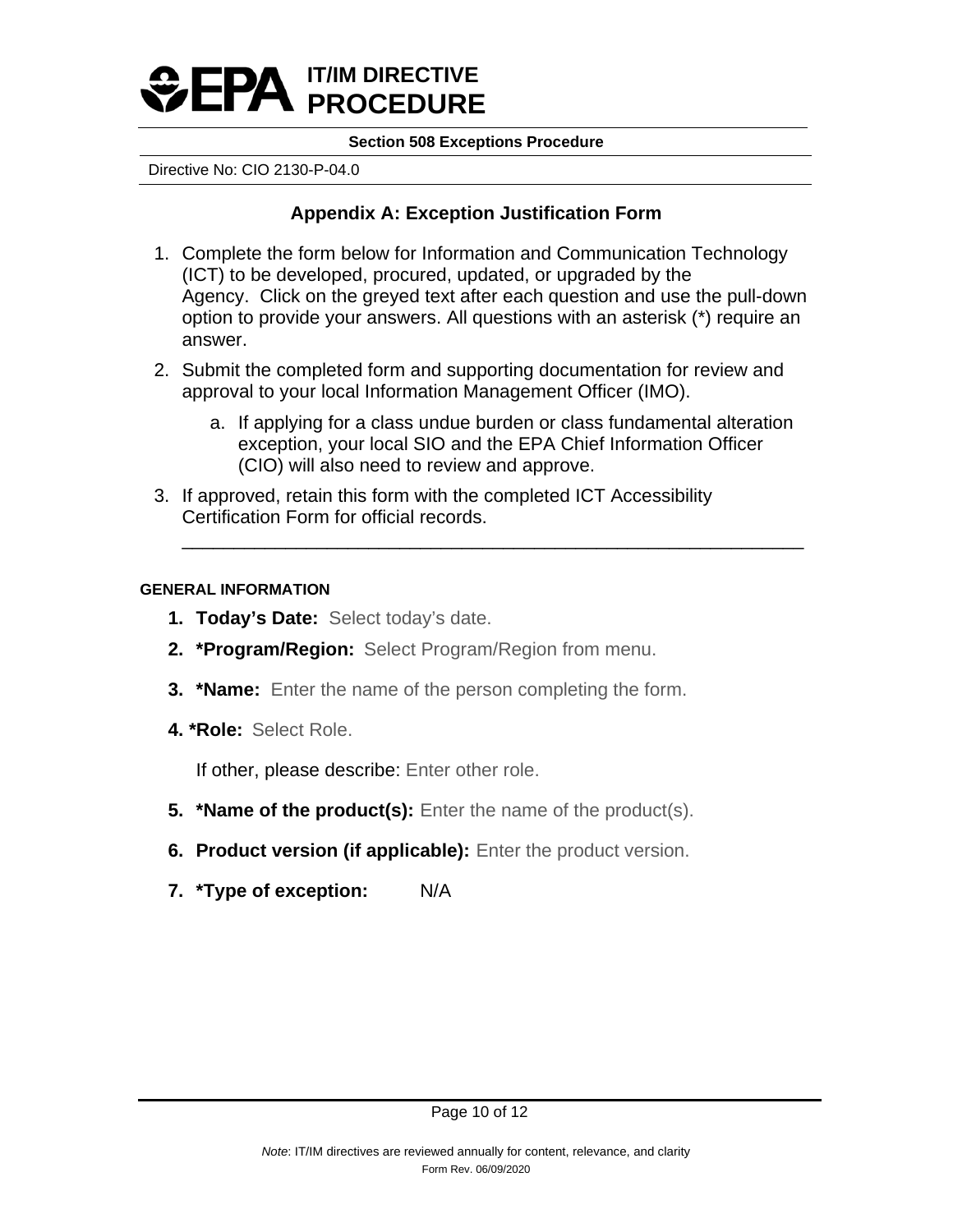

Directive No: CIO 2130-P-04.0

## **FOR BEST MEETS, UNDUE BURDEN, CLASS UNDUE BURDEN, AND FUNDAMENTAL ALTERATION EXCEPTION CLAIMS**

Answer the following questions, if claiming the best meets, undue burden, class undue burden, or fundamental alteration exception.

# **8. \*Describe the market research performed.**

Describe the market research performed.

# **9. \*Describe the non-compliant elements of the ICT.**

Describe the non-compliant elements of the ICT.

# **10.\*Describe the costs and technical adjustments needed to make the ICT fully accessible.**

Describe the costs and technical adjustments needed to make the ICT fully accessible.

# **11.Provide any additional considerations that are relevant to the exception.**

Provide any additional considerations that are relevant to the exception.

# **12.\*Describe the proposed method(s) of alternative access.** Describe the proposed method(s) of alternative access.

# **SIGNATURES**

The following signatures are required to acknowledge delivery and receipt of the final submission of the Exception Justification Form.

**\_\_\_\_\_\_\_\_\_\_\_\_\_\_\_\_\_\_\_\_\_\_\_\_\_\_\_\_\_\_\_\_\_\_\_\_\_\_\_\_\_\_\_\_\_\_\_\_\_\_\_\_\_\_\_\_\_\_\_\_\_\_\_\_\_\_\_\_\_\_\_\_\_\_\_\_\_**

Acquiring Official

**Signature** 

Email Address